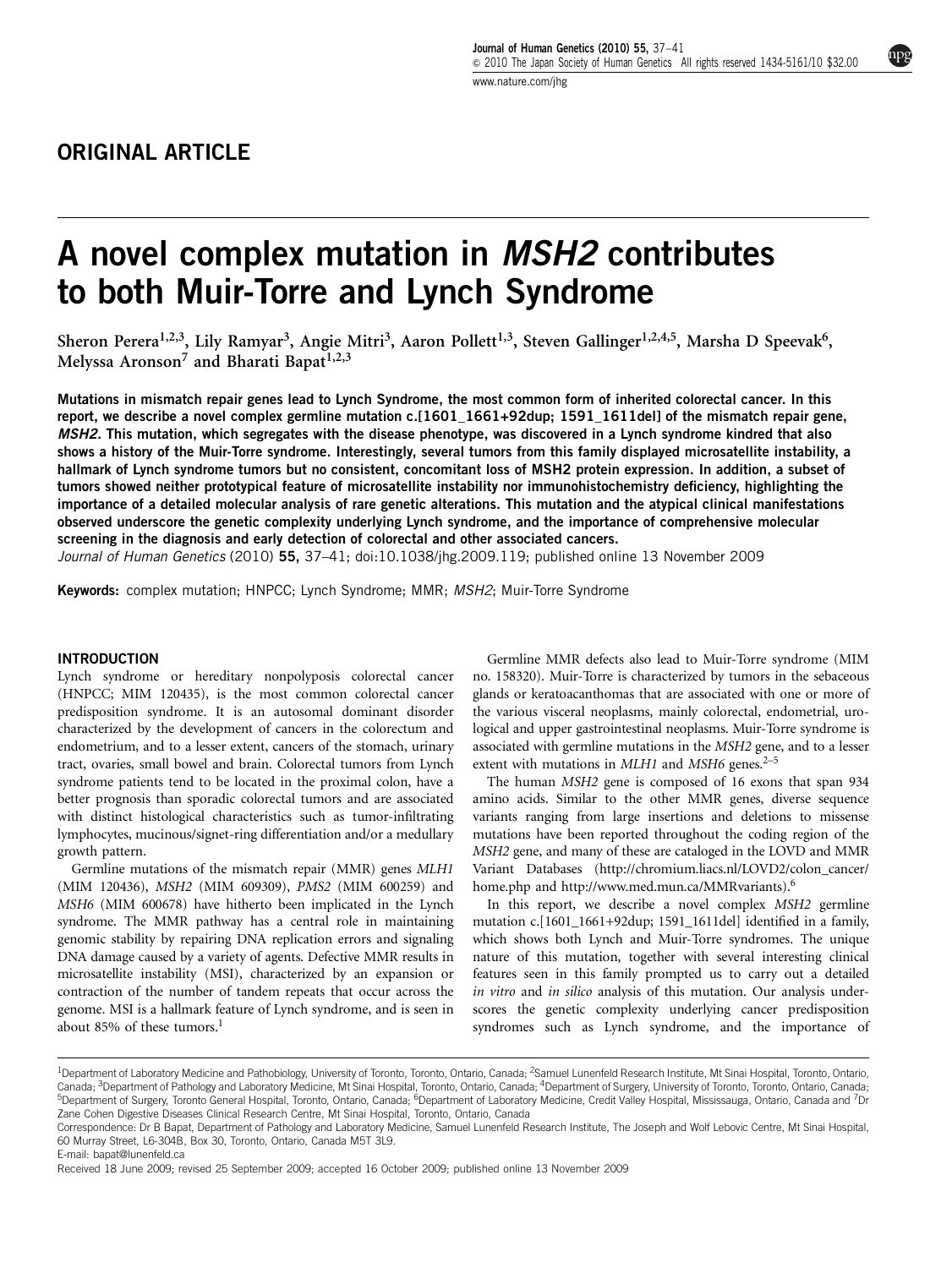comprehensive molecular screening of patients/families eligible for diagnostic testing procedures.

# MATERIALS AND METHODS

## Selection of patients and families

Members of this kindred were referred to the molecular genetics laboratories as part of the Provincial Cancer Genetics Program for the assessment of the possible diagnosis of Lynch syndrome. Predictive genetic testing was offered to clinically affected and at risk subjects, with pre- and post-test genetic counseling as described previously[.7](#page-3-0) In addition to complete follow-up information, clinical and histopathological data were collected retrospectively on all affected patients. Informed consent was obtained from all subjects and all studies were performed according to guidelines of the Ethics Committee of the University of Toronto.

#### Microsatellite instability and immunohistochemistry

Microsatellite instability (MSI) testing and immunohistochemical (IHC) analysis for MMR proteins were performed as described previously.[8](#page-3-0) Matched normal and tumor DNA were assessed using a panel of up to five microsatellite markers as recommended by the National Cancer Institute.<sup>9</sup> Each case was designated as either microsatellite unstable (MSI-H;  $\geq$  30% markers unstable), microsatellite low (MSI-L;  $<$  30% markers unstable), or microsatellite stable (MSS; no unstable markers). IHC analysis of the respective MMR proteins was performed on formalin-fixed, paraffin-embedded tissues.

### Mutation detection

Lymphocytes were isolated from blood samples using NH4Cl–Tris. DNA was extracted from lymphocytes using the Qiagen or saturated salt-out method as described previously.<sup>10</sup> DNA from patients, whose tumors showed deficiency for an MMR protein, was subjected to exon by exon sequencing of genomic DNA to screen for alterations in MLH1 and MSH2 on an ABI 377 DNA Sequencer (Applied Biosystems, Foster City, CA, USA). Exons 7 and 13 of MYH were also screened for the two common mutations Y179C and G396D (formerly Y165C and G382D). Sequence information of the coding region was derived from RefSeq NM\_000249.2 (MLH1), NM\_000251.1 (MSH2) and NM\_001128425.1 (MYH). Sequence information regarding the intronic regions was derived from GenBank U41215.1 (exon 10) and U41216.1 (exon 11). PCR conditions and primer sequences are available on request.

#### Reverse transcription PCR

RNA extraction was performed using TRIzol according to the manufacturer's protocol (Invitrogen, Burlington, ON, USA). Reverse transcription PCR was performed according to standard techniques as described before.[10](#page-3-0) To determine the sequence of RT-PCR products, the band of interest was excised and DNA was extracted by use of the QIAquick Gel Extraction Kit followed by gel electrophoresis (Qiagen, Mississauga, ON, USA). The DNA extracted was then sequenced according to the manufacturer's protocol.

### Computational methods

The RepeatMasker [\(http://www.repeatmasker.org/\)](http://www.repeatmasker.org/) software was used to determine if sequences homologous to short or long interspersed elements (SINEs/ LINEs) were present in the regions of the complex rearrangement. To assess for tandem and inverted repeats the programs Mreps [\(http://mobyle.pasteur.fr/cgi](http://mobyle.pasteur.fr/cgi-bin/MobylePortal/portal.py?form=mreps)[bin/MobylePortal/portal.py?form](http://mobyle.pasteur.fr/cgi-bin/MobylePortal/portal.py?form=mreps)=[mreps](http://mobyle.pasteur.fr/cgi-bin/MobylePortal/portal.py?form=mreps)) and Palindrome [\(http://mobyle.](http://mobyle.pasteur.fr/cgi-bin/MobylePortal/portal.py?form=palindrome) [pasteur.fr/cgi-bin/MobylePortal/portal.py?form](http://mobyle.pasteur.fr/cgi-bin/MobylePortal/portal.py?form=palindrome)=[palindrome\)](http://mobyle.pasteur.fr/cgi-bin/MobylePortal/portal.py?form=palindrome) were used. Default settings were used for all programs.

## RESULTS

# Clinical presentation and family history

The proband identified in our study was diagnosed with cancer of the recto-sigmoid colon at the age of 50. His colon tumor was found to be MSI-H, but showed intact expression of all four MMR proteins by IHC. This patient was later, at the age of 61, diagnosed with a sebaceous adenoma on his forehead and a clear-cell renal carcinoma of the right kidney. The clear-cell tumor was found to be MSS, as well

as intact by IHC for all of the MMR proteins. The proband's family history met Amsterdam I criteria [\(Figure 1a](#page-2-0)). The tumor characteristics and age of diagnosis for all known family members are summarized in [Table 1](#page-2-0). The co-occurrence of sebaceous gland cancers, as well as keratoacanthomas with internal neoplasms typical of the Lynch spectrum is consistent with a diagnosis of Muir-Torre syndrome in this family.

#### In vitro molecular characterization

Based on these observations this patient's DNA was screened for underlying mutations in the MSH2 gene. Exon by exon sequencing combined with long range PCR analysis revealed a 153 bp duplication of the region from c.1601 and continuing until 1661+92. Following this duplication, a 21 bp fragment from c.1591–1611 is deleted in MSH2 exon 10. The duplication event most likely happened before the deletion, because the duplication includes part of the deleted region (c.1601–1611). Based on this description this mutation can be referred to as c.[1601\_1661+92dup; 1591\_1611del] based on the most likely sequence of events that may have occurred. This complex mutation is illustrated in [Figure 1b.](#page-2-0) RT-PCR analysis showed that the deletion of c.1591–1611 led to an in-frame 21 bp (seven amino acid) deletion in exon 10 of MSH2, and confirmed that the insertion in intron 10 was not part of the MSH2 transcript. Subsequent analysis has revealed that the proband's father, sister and daughter are also carriers of this complex germline mutation. The father's and sister's tumors are part of a spectrum of tumors seen in Lynch syndrome, confirming that the mutation segregates with the disease phenotype. Sequencing of the two MYH gene mutation hotspot regions also showed that the proband, his sister and his father were negative for the common mutations, Y179C and G396D (formerly described as Y165C and G382D).

#### Bioinformatic analysis

The region surrounding this mutation was analyzed for repetitive elements using the software RepeatMasker. Although no repetitive elements were found at the locations where the deletion or the duplication occurred, our analysis indicates that this mutation occurs downstream of a region that shows homology to the long interspersed nuclear element-1 (LINE-1/L1), L1P4 (c.1661+100 to 1661+194). To gain further insight into the molecular basis of this mutation, we carried out computer-based sequence analysis using Mreps and Palindrome to assess the region for tandem and inverted repeats respectively. No tandem repeats were identified in the vicinity of the mutation; however, the 5' break point for the deletion occurred within a 10-bp inverted repeat sequence (c.1586–1595) that is palindromic to an upstream sequence in intron 9 (from c.1510–18 to 1510–27).

## **DISCUSSION**

We identified a complex mutation, c.[1601\_1661+92dup; 1591\_ 1611del] in exon 10 of MSH2 in this proband, that occurs upstream of an L1 sequence, LIP4. In addition, our analysis indicated that the 5¢ break point occurs within a palindromic sequence.

LINEs have been implicated in several germline mutations (reviewed in Kazazian and Moran<sup>[11](#page-3-0)</sup>). Previous reports document two large germline MLH1 deletions in which the break points mapped to an L1 element and nonrepetitive DNA sequence, respectively.<sup>12</sup> Viel et al., reported a 2454-bp deletion in MLH1, likely because of the recombination between two L1 elements in intron 2 and intron 3.[13](#page-3-0) Interestingly, this allele with the MLH1 deletion was also characterized by a complex mutation delCCinsACATAGTA, which gave rise to a palindromic sequence in the proximity of the fusion site. It was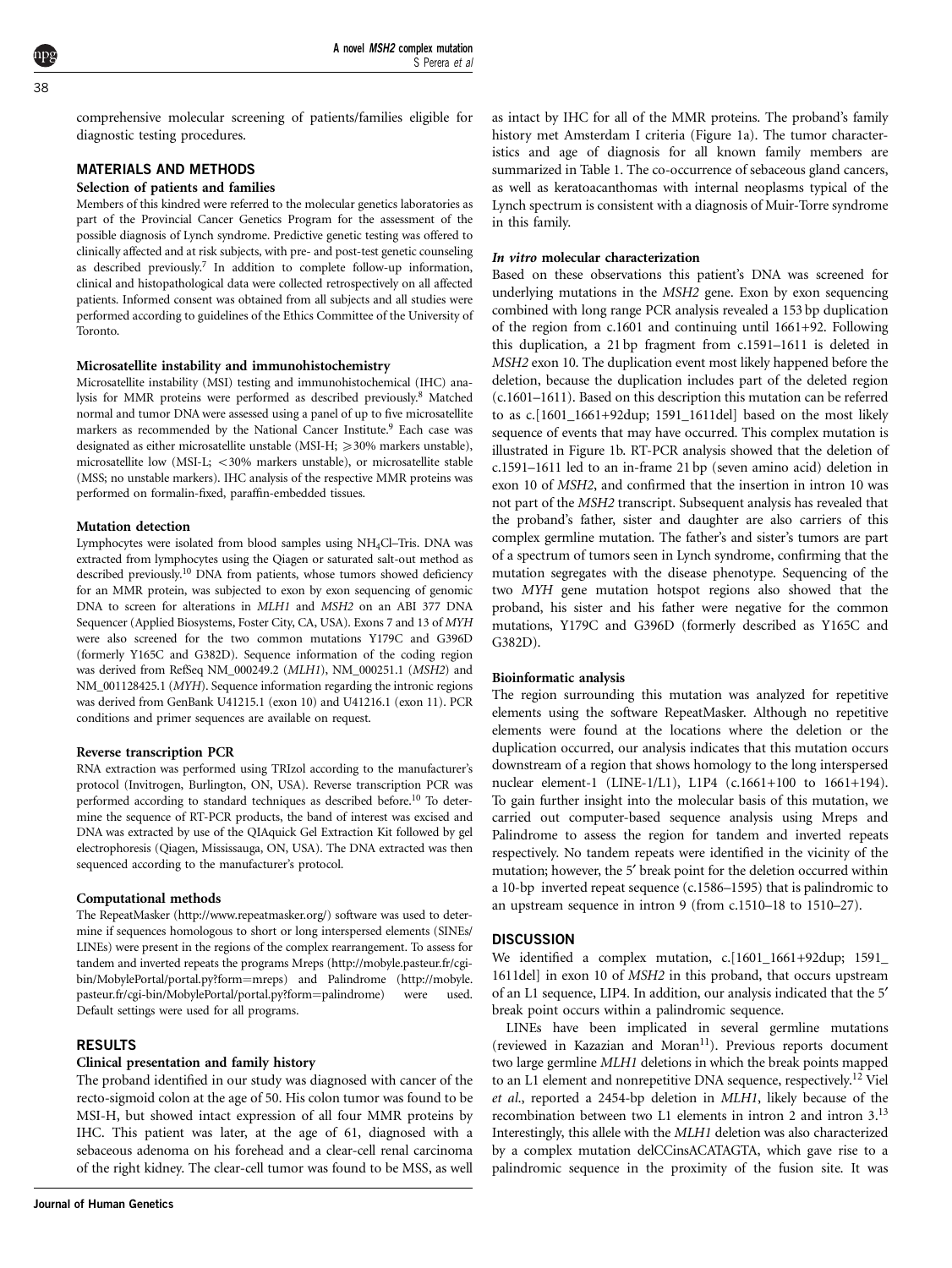<span id="page-2-0"></span>

Figure 1 (a) Pedigree of the family of Proband 1: Solid symbols indicate individuals affected with cancer and open symbols indicate unaffected individuals. The proband is indicated by a solid arrow. dx: age at diagnosis; d: age at death. (b) Illustration depicting the complex mutation in exon 10 of MSH2. The horizontal line indicates the normal DNA sequence. The dashed ellipse above indicates the deleted (del) region and the solid box in line with the coding sequence indicates the duplicated (dup) region. The numbers depict the nucleotide sequence of the regions that are deleted/inserted. The figure is not drawn to scale.

| Table 1 Summary of family history and tumor characteristics for proband 1 |  |  |  |  |  |  |  |  |  |  |  |  |  |
|---------------------------------------------------------------------------|--|--|--|--|--|--|--|--|--|--|--|--|--|
|---------------------------------------------------------------------------|--|--|--|--|--|--|--|--|--|--|--|--|--|

| Patient/relationship to proband | <b>Mutation status</b> | Tumor           | Age at diagnosis (years) | $MSa$ status | IHC <sup>b</sup> status |
|---------------------------------|------------------------|-----------------|--------------------------|--------------|-------------------------|
| Proband                         | Positive               | <b>CRC</b>      | 50                       | MSI-H        | Intact                  |
|                                 |                        | Adenoma         | 61                       | <b>NA</b>    | <b>NA</b>               |
|                                 |                        | Renal           | 61                       | <b>MSS</b>   | Intact                  |
| Father                          | Positive               | Jejunum         | 46                       | <b>NA</b>    | <b>NA</b>               |
|                                 |                        | Cecum           | 48                       | <b>NA</b>    | <b>NA</b>               |
|                                 |                        | CRC $(3x)$      | 64                       | MSI-H        | Deficient               |
|                                 |                        | Adenoma         | 64                       | <b>NA</b>    | Intact                  |
|                                 |                        | Prostate        | 73                       | <b>NA</b>    | Intact                  |
| Sister                          | Positive               | Keratoacanthoma | 44                       | <b>NA</b>    | <b>NA</b>               |
|                                 |                        | <b>CRC</b>      | 45                       | MSI-H        | Intact                  |
| Daughter                        | Positive               | Cervical        | 22                       | <b>MSS</b>   | Intact                  |

Abbreviations: NA, Results not available; MSI-H, microsatellite instability; MSS, Microsatellite stable.

<sup>a</sup>Tumours from these individuals were analyzed for microsatellite instability (MSI) status.

bImmunohistochemistry (IHC) has been carried out for mismatch repair proteins MLH1, MSH2, MSH6 and PMS2. Deficient indicates absence of MSH2 protein expression, whereas intact indicates the converse.

proposed that the complex mutation delCCinsACATAGTA arose in the context of a repair process involving filing in and nick ligation as previously reported for the COL4A5 and COL4A6 genes in Alport syndrome.<sup>14</sup> In fact, deletions in the COL4A5 and COL4A6 genes were shown to arise by a diverse mechanism from resident L1 repeats.<sup>[14](#page-4-0)</sup> Thus, it is plausible that the complex mutation in our proband arose as a result of a repair process that attempted to correct a large deletion deep within the intronic region. In addition, a previous report of a MLH1 complex mutation invoked a mechanism involving non-homologous end joining (NHEJ) during the repair of double-strand

breaks[.15](#page-4-0) NHEJ is one of primary mechanisms by which eukaryotes repair double-strand breaks. However, given that NHEJ uses little or no sequence similarity to re-join ends, it is a process that is prone to many errors.<sup>[16](#page-4-0)</sup> Although there is no definitive evidence, it is also possible that this mutation arose in an attempt to repair a doublestrand break using NHEJ. However, further studies are needed to precisely identify if NHEJ is involved in this process.

The discovery of a palindromic sequence at the deletion break point is interesting, as a previous analysis showed that palindromic sequences flank 5% of all the deletions and insertions studied in the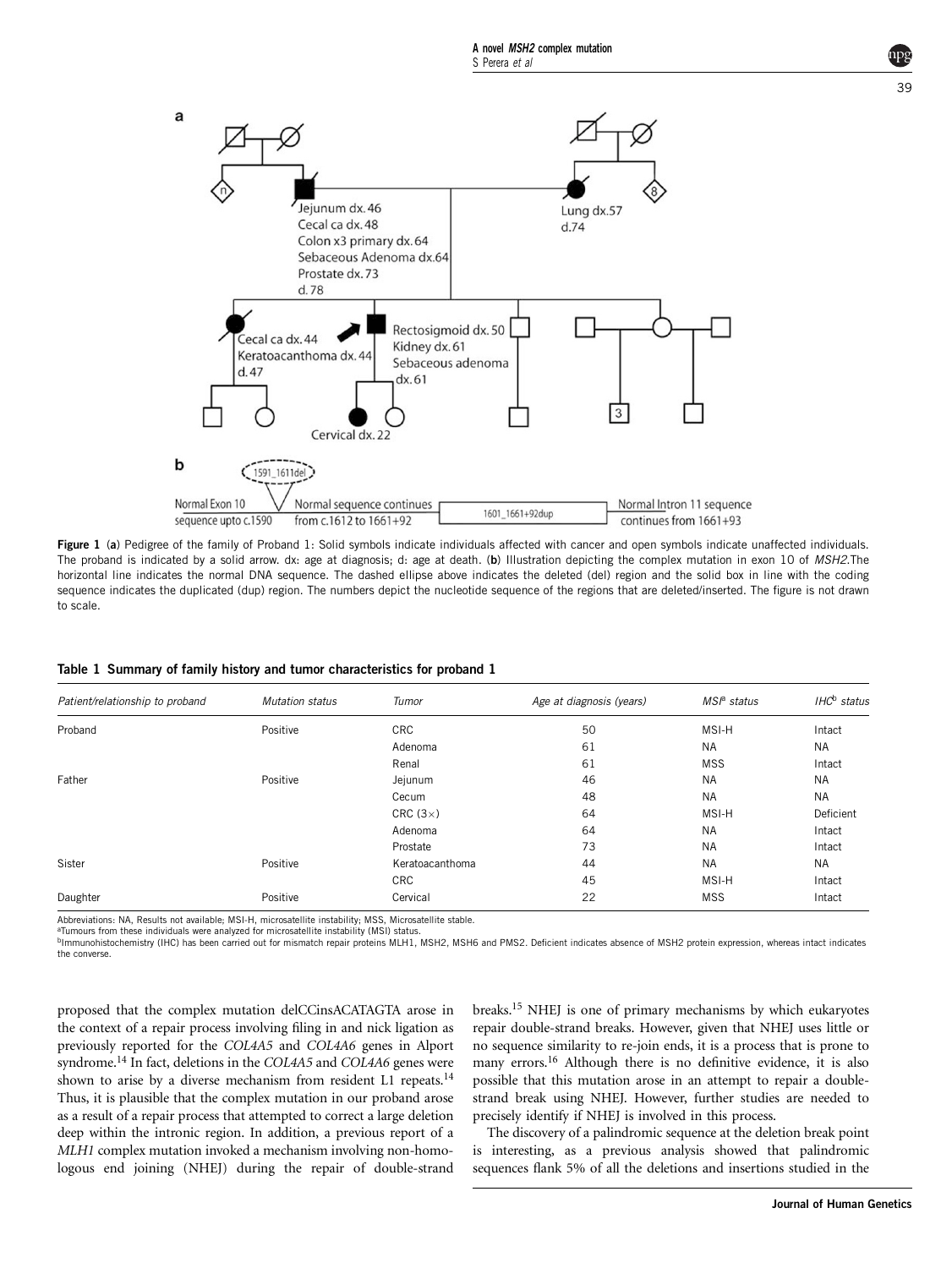<span id="page-3-0"></span>p53 gene[.17](#page-4-0) Of the sequences inserted or deleted between palindromes, 40% were found to be greater than 20 bp, compared with 12% of mutations flanked by tandem repeats. Thus, while the exact mechanism that led to the formation of c.[1601\_1661+92dup; 1591\_1611del] is unclear, it is evident that the features of this stretch of DNA likely contributed to the formation of this complex mutation.

Several tumors of this kindred showed both MSI and MSS phenotypes. Furthermore, a subset showed MSI, but did not show MSH2 deficiency by IHC. This could be because the region recognized by the MSH2 antibody (c-terminal portion of the protein) was not sufficiently altered in these patients, consequently leading to an inconsistent immunohistochemical staining pattern. In addition, it is also possible that the in-frame deletion had minimal impact on the expression/stability of the protein. This is supported by the observation that this mutation maps on to the clamp domain of MSH2 based on the recently solved crystal structures of human MutS $\alpha$  (MSH2– MSH6 complex).<sup>[18](#page-4-0)</sup> Based on these structures, this clamp domain is postulated to be involved in making thus far uncharacterized, nonspecific interactions with DNA. Therefore, this mutation likely decreases the efficiency with which MSH2 recognizes and binds to certain types of DNA mismatches, or the stability of these interactions; thereby affecting the efficient functioning of the MMR system, rather than the expression of the MSH2 protein. Another interesting feature of this family was the presence of tumors that were both MSS and intact for MMR gene expression by IHC. One possibility is that this complex MSH2 mutation did not affect MSH2 protein function and expression in a manner necessary to lead to MSI and/or loss of protein expression. Alternatively, it is possible that these tumors are sporadic in nature and not associated with the Muir-Torre/Lynch syndrome spectrum.

It has been approximated that 35% of tumors in individuals positive for the Muir-Torre Syndrome do not display instability of microsatellite repeats, which combined with other features of Muir-Torre has spurred the speculation that at least two distinct forms of Muir-Torre exist[.19](#page-4-0) The first subtype, which includes MSI-positive tumors, shares genetic and pathological features with Lynch syndrome. It is characterized by early-onset colorectal carcinoma and a strong family history of cancer. The second group of MSS or MMRproficient tumors shows later ages of onset and a less pronounced family history, and is likely because of genes that are not implicated in MMR pathway. The base excision repair gene MYH has been proposed to be a likely candidate gene that is mutated in these families.[19,20](#page-4-0) Biallelic inactivation of MYH can lead to an autosomal recessive form of inherited colorectal cancer known as MYH associate polyposis. A recent report describes the presence of sebaceous gland tumors in several individuals positive for germline MYH mutations.<sup>20</sup> Our analysis indicated that neither the proband nor his clinically affected family members carried the common germline MYH mutations. Furthermore, given the segregation of a complex germline MSH2 mutation in this family and the presence of a subset of MSI-H tumors, it is not likely that their colorectal tumors belong to the MMRproficient Muir-Torre category.

Another notable feature of this proband's family history is the presence of prostate adenocarcinoma. Although tumors of the urinary tract, specifically cancers of the renal pelvis and ureter are associated with HNPCC, prostate cancer is a relatively recent addition to the Lynch syndrome tumor spectrum. Prostate cancer has occasionally been described in HNPCC families and interestingly, the first observation linking MSI to prostate cancer was made in a Muir-Torre patient.<sup>[21](#page-4-0)</sup> A recent study published by the German HNPCC consortium, found a correlation between prostate cancers and MSH2 mutation carriers, leading them to propose that this should be taken into consideration during clinical and genetic counseling of MSH2 mutation carriers.<sup>[22](#page-4-0)</sup>

In summary, the systematic characterization of this complex mutation in MSH2 using in vitro methods, followed by bioinformatic analysis has shed light on the complex molecular mechanisms underlying MMR gene mutations. The analysis of tumors from this kindred also highlights the challenges of using either IHC or MSI analysis alone, as an indicator of an underlying MMR gene defect. This is especially relevant as the diagnosis of Lynch syndrome relies primarily on the detection of germline defects in the MMR genes of these patients.<sup>[23](#page-4-0)</sup> In addition, this case illustrates the importance of carefully evaluating and documenting rare genetic variations and their associated clinical symptoms to better understand Muir-Torre syndrome and its link with Lynch syndrome. As underscored by several previous reports, a single sebaceous adenoma can be the only clue that tips off the presence of colon cancer and the inherited predisposition to cancer[.24](#page-4-0) Therefore, the systematic evaluation of families displaying Muir-Torre characteristics can have an important role in both the diagnosis and early detection of colon and other associated cancers.

## ACKNOWLEDGEMENTS

We thank the patients and their family members for their participation in this study. We also gratefully acknowledge the assistance provided by the staff of the Molecular Diagnostics Clinic, Mt Sinai Hospital, and the Credit Valley Hospital. We thank George Charames for helpful discussions. SP is a recipient of the Canadian Institutes for Health Research (CIHR)/Canadian Institute for Digestive Health Doctoral Award and the Frank Fletcher Memorial award from the University of Toronto.

- 1 Lynch, H. T. & de la Chapelle, A. Genetic susceptibility to non-polyposis colorectal cancer. J. Med. Genet. 36, 801–818 (1999).
- 2 Bapat, B., Xia, L., Madlensky, L., Mitri, A., Tonin, P., Narod, S. A. et al. The genetic basis of Muir-Torre syndrome includes the hMLH1 locus. Am. J. Hum. Genet. 59, 736–739 (1996).
- 3 Kruse, R., Lamberti, C., Wang, Y., Ruelfs, C., Bruns, A., Esche, C. et al. Is the mismatch repair deficient type of Muir-Torre syndrome confined to mutations in the hMSH2 gene? Hum. Genet. **98**, 747-750 (1996).
- 4 Mangold, E., Rahner, N., Friedrichs, N., Buettner, R., Pagenstecher, C., Aretz, S. et al. MSH6 mutation in Muir-Torre syndrome: could this be a rare finding? Br. J. Dermatol. 156, 158–162 (2007).
- 5 Arnold, A., Payne, S., Fisher, S., Fricker, D., Soloway, J., White, S. M. et al. An individual with Muir-Torre syndrome found to have a pathogenic MSH6 gene mutation. Fam. Cancer. 6, 317–321 (2007).
- 6 Woods, M. O., Williams, P., Careen, A., Edwards, L., Bartlett, S., McLaughlin, J. R. et al. A new variant database for mismatch repair genes associated with Lynch syndrome. Hum. Mutat. 28, 669–673 (2007).
- Soravia, C., Sugg, S. L., Berk, T., Mitri, A., Cheng, H., Gallinger, S. et al. Familial adenomatous polyposis-associated thyroid cancer: a clinical, pathological, and molecular genetics study. Am. J. Pathol. 154, 127–135 (1999).
- 8 Woods, M. O., Hyde, A. J., Curtis, F. K., Stuckless, S., Green, J. S., Pollett, A. F. et al. High frequency of hereditary colorectal cancer in Newfoundland likely involves novel susceptibility genes. Clin. Cancer. Res. 11, 6853-6861 (2005).
- 9 Rodriguez-Bigas, M. A., Boland, C. R., Hamilton, S. R., Henson, D. E., Jass, J. R., Khan, P. M. et al. A National Cancer Institute Workshop on Hereditary Nonpolyposis Colorectal Cancer Syndrome: meeting highlights and Bethesda guidelines. J. Natl. Cancer. Inst. 89, 1758–1762 (1997).
- 10 Charames, G. S., Ramyar, L., Mitri, A., Berk, T., Cheng, H., Jung, J. et al. A large novel deletion in the APC promoter region causes gene silencing and leads to classical familial adenomatous polyposis in a Manitoba Mennonite kindred. Hum. Genet. 124, 535–541 (2008).
- 11 Kazazian, Jr. H. H. & Moran, J. V. The impact of L1 retrotransposons on the human genome. Nat. Genet. 19, 19-24 (1998).
- 12 Li, L., McVety, S., Younan, R., Liang, P., Du Sart, D., Gordon, P. H. et al. Distinct patterns of germ-line deletions in MLH1 and MSH2: the implication of Alu repetitive element in the genetic etiology of Lynch syndrome (HNPCC). Hum. Mutat. 27, 388 (2006).
- 13 Viel, A., Petronzelli, F., Della Puppa, L., Lucci-Cordisco, E., Fornasarig, M., Pucciarelli, S. et al. Different molecular mechanisms underlie genomic deletions in the MLH1 Gene. Hum. Mutat. 20, 368–374 (2002).